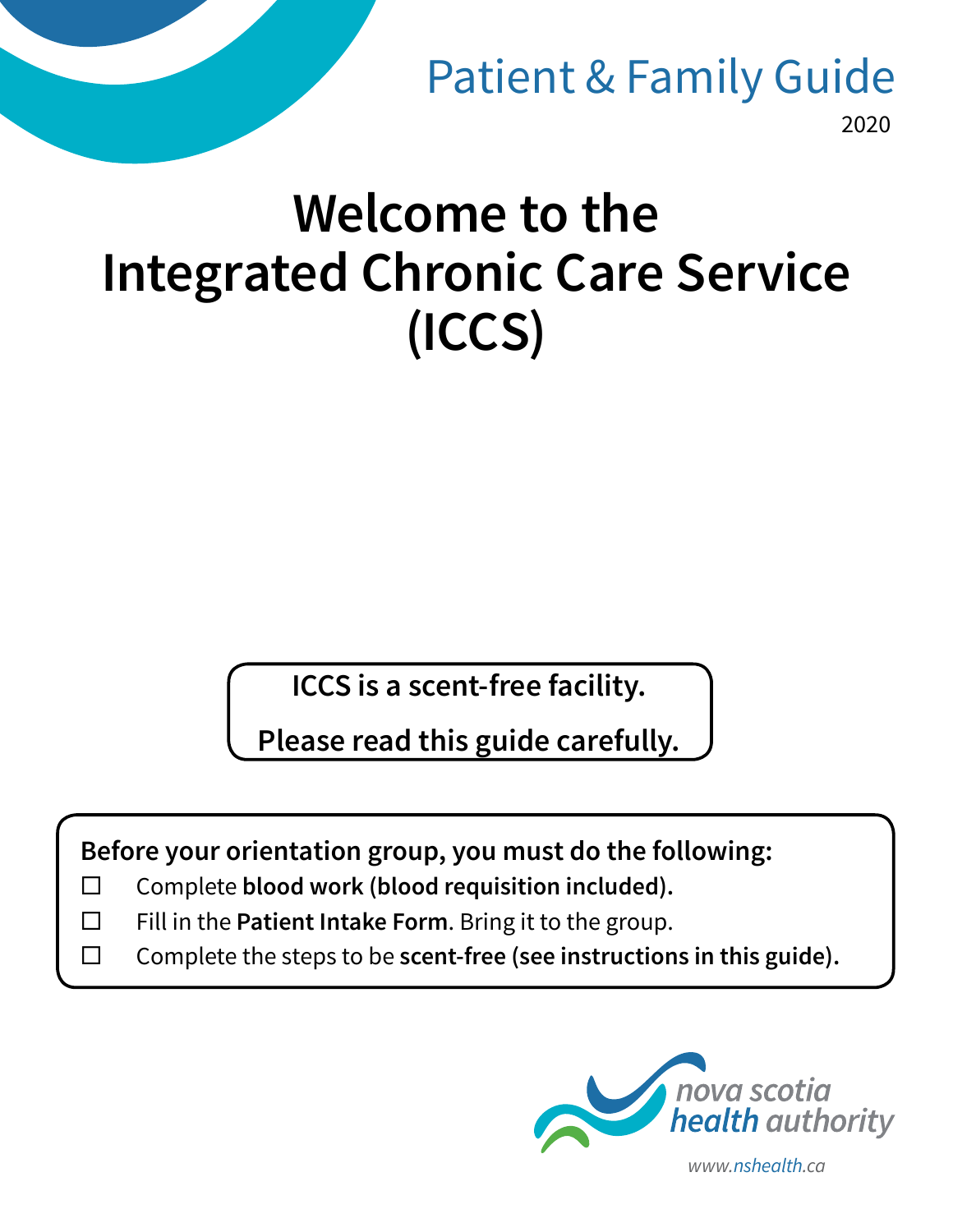## **Welcome to the Integrated Chronic Care Service (ICCS)**

ICCS provides full assessments and care planning for people with complex chronic (ongoing) conditions, such as:

- Chronic fatigue syndrome (CFS)
- Multiple chemical sensitivity
- Fibromyalgia
- Other conditions related to Central Sensitivity Syndromes

Our interprofessional team of health care providers help you to function at your best and improve your quality of life.

#### **Appointments**

- Your appointment schedules will be mailed to you. Please check your mail regularly.
- Bring your provincial health card with you to **all** your appointments.
- Please arrive 15 minutes before your scheduled appointment time so you have time to register.
- When you arrive, please take a number and wait in the waiting room until the receptionist calls your number.
- Make every effort to keep all appointments. **If you must cancel, please give at least 24 hours' notice so that we can book another patient in that time slot.**
- **If you miss 2 appointments without cancelling, you will be discharged from ICCS.**

#### **Can I bring a support person(s) and/or a family member(s) to my appointments?**

Family members and support persons are welcome to attend your appointments at ICCS. Anyone coming with you to your ICCS appointment must follow the scent-free steps outlined in this pamphlet.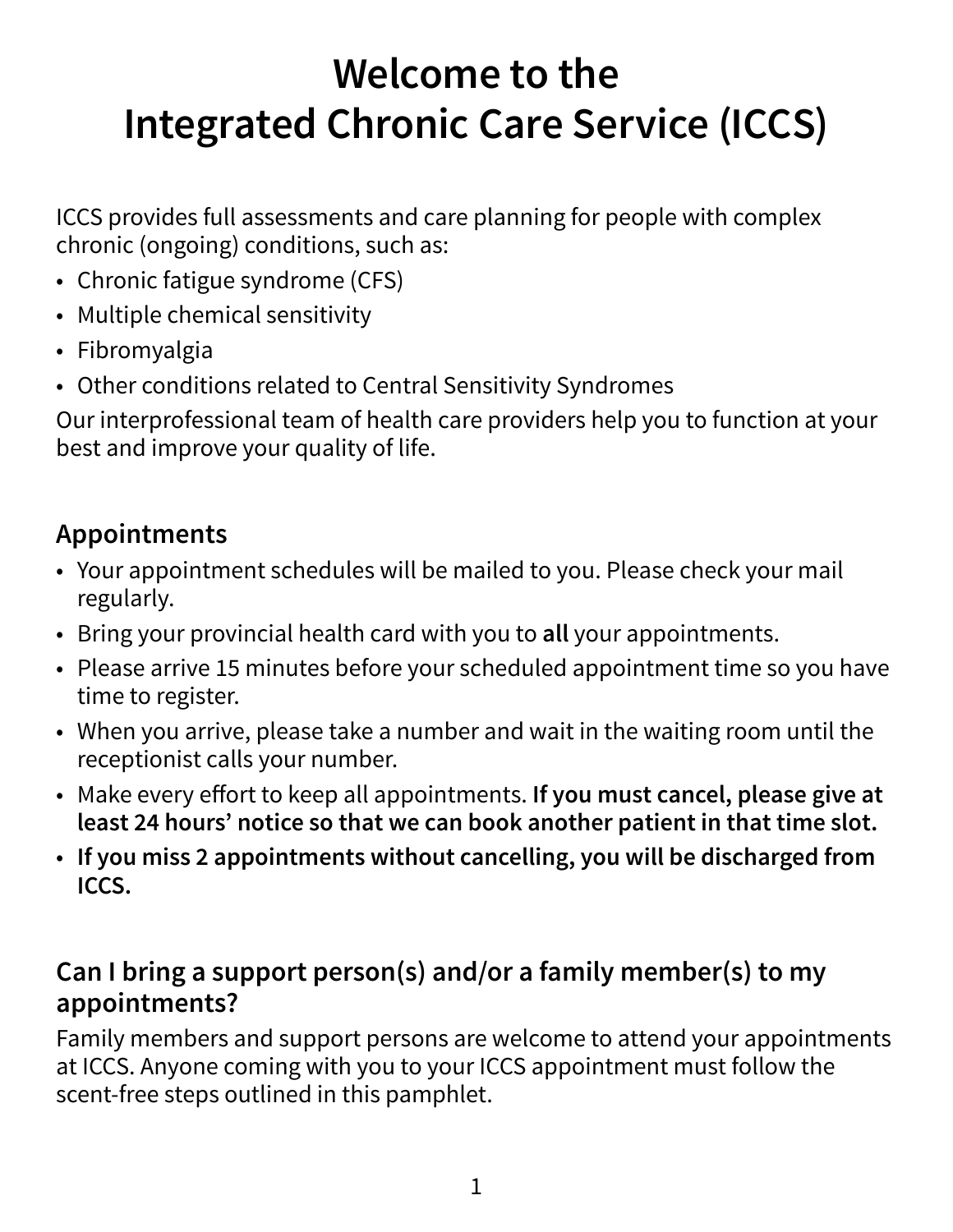#### **Why is ICCS scent-free?**

- Many people who attend ICCS are very sensitive to scents, including cigarette and marijuana smoke. The chemicals used in scented products can make some people sick, especially those with fragrance sensitivities, asthma, allergies, and other medical conditions.
- ICCS is scent-free to make sure that everyone can access treatment in a safe environment. **The scent-free policy is strictly enforced.** Staff will support you in becoming scent-free, if necessary. Further information will be provided at the orientation session.

#### **What does 'scent-free' mean?**

Many of the following types of products have scents:

| $\rightarrow$ shampoos and conditioners | $\rightarrow$ hand sanitizers                   |
|-----------------------------------------|-------------------------------------------------|
| $\rightarrow$ hairsprays                | $\rightarrow$ industrial and household cleaners |
| $\rightarrow$ laundry detergents        | soaps<br>≻                                      |
| $\rightarrow$ deodorants                | $\rightarrow$ cosmetics                         |
| $\rightarrow$ colognes and aftershaves  | $\rightarrow$ air fresheners and deodorizers    |
| $\rightarrow$ perfumes and fragrances   | $\rightarrow$ essential oils                    |
| $\rightarrow$ lotions and creams        | $\rightarrow$ candles                           |
|                                         |                                                 |

**Read the ingredients carefully. Only use products that are scent-free and DO NOT have words in the ingredients list such as perfume, fragrance, or essential oils.** Sometimes a product is labelled as scent-free or fragrance-free and a masking perfume or fragrance is added to cover up the smell of the chemicals. Refer to the **Approved Products** list on page 4.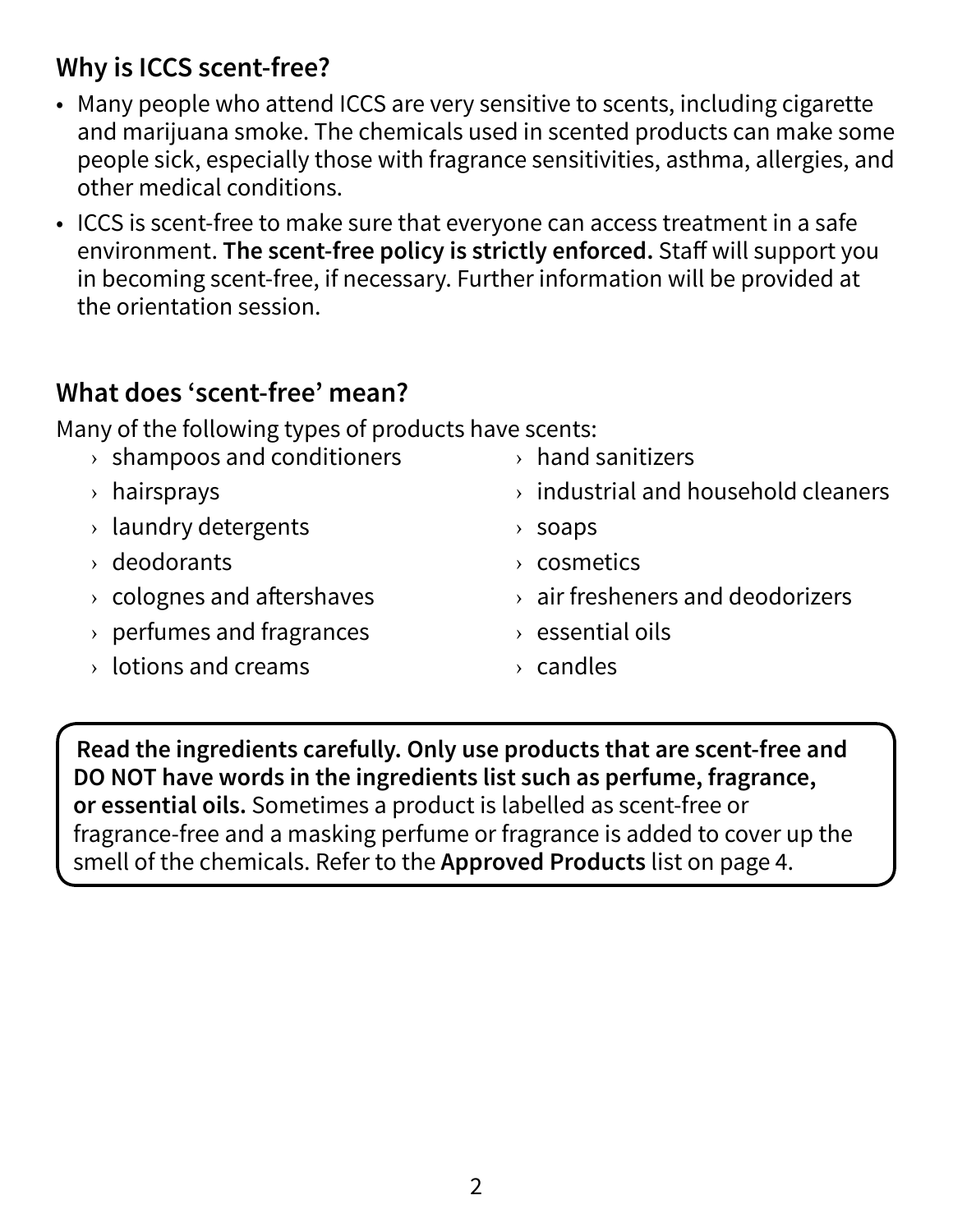### **How do I become scent-free for my appointments?**

Carefully follow the steps below to remove scents:

#### **Clothing:**

Before coming to ICCS, remove residue and scents from your clothes by following these steps:

- 1. Pick out 1 or 2 outfits (including underwear) that you will wear to all of your ICCS appointments (please note you are not expected to remove scents from your entire wardrobe).
- 2. Place the outfits in a tub or bucket with 2 or more litres of water and 1/2 cup of baking soda **OR** 1 cup of vinegar.
- 3. Soak for 24 hours.
- 4. Machine wash the outfit(s) with an approved scent-free laundry detergent (see Laundry section in the **Approved Products List on page 4**).
- 5. Hang outfits to dry (may be hung indoors or outdoors). Dryers retain (keep) scents and chemicals in the drum. Your outfits may become scented if you put them in the dryer.
- 6. Store your outfits in a sealed plastic bag to avoid absorbing other scents until the day of your appointment.

#### **Hair:**

- Only use scent-free shampoos, conditioners, and hair products from the **Approved Products List** for 4 washes before your appointment.
- Do not use hair dye for 2 weeks before coming to ICCS.

#### **Car:**

• Please remove scented air fresheners from your car before driving to ICCS.

#### **Smoke (cigarette, marijuana, wood smoke):**

- 1. Store your washed outfits in a sealed plastic bag so smoke doesn't get into the fabric. Change into your outfit right before your ICCS appointment.
- 2. If you smoke, please do not smoke before your appointment.
- 3. If there is smoke in your car, please bring your washed outfit in a sealed plastic bag, and change once you arrive at ICCS .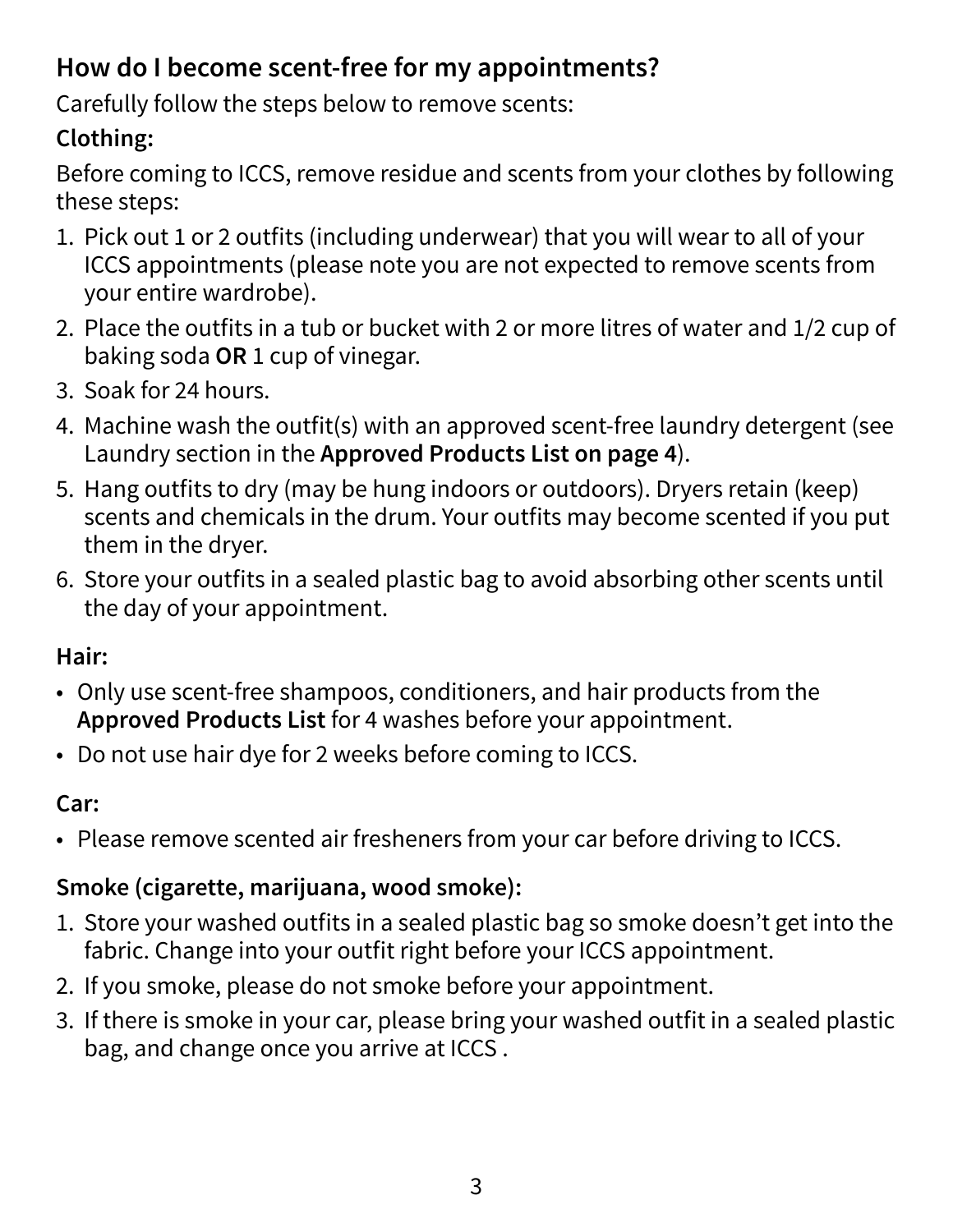### **Approved Products List**

The products listed below have been approved as not having any added scents or fragrances.

These products can be found in the health food section of grocery stores or in health food stores. **Please only use scent-free products before your appointments at ICCS.** 

#### **Laundry**

- › Nature Clean®
- › Down East®
- › Borax or baking soda
- › Tide® Free & Gentle™
- › President's Choice® Free
- › Kirkland Signature Free & Clear Ultra Clean

#### **Shampoo and conditioner**

- › Desert Essence® Organics fragrance-free
- › Earth Science®
- $\rightarrow$  Druide® Pur & Pure
- $\rightarrow$  Nature Clean® Pure-Sensitive
- $\rightarrow$  Carina Organics unscented
- $\rightarrow$  Botanical Therapeutic (made by Carina Organics) – unscented

#### **Body wash**

- › Desert Essence® Organics
- $\rightarrow$  JĀSÖN® fragrance-free
- $\rightarrow$  Druide® Pur & Pure
- › Aveeno® Fragrance-Free
- › Oneka Shower Gel unscented
- › Sunlight® Sensitive Skin
- › ECOS™ Free & Clear
- $\rightarrow$  The Soap Company of Nova Scotia Ltd. Choice™ Laundry Powder (unscented)
- › Seventh Generation™ Free & Clear
- › Curelle Hydra
- $\rightarrow$  Live Clean® Sensitive hypoallergenic
- › Oneka unscented
- $\rightarrow$  Scentuals scent-free
- › Green Cricket™ Sky fragrance free
- $\rightarrow$  Kiss My Face® fragrance-free sensitive type
- › Green Cricket™ Sky – fragrance-free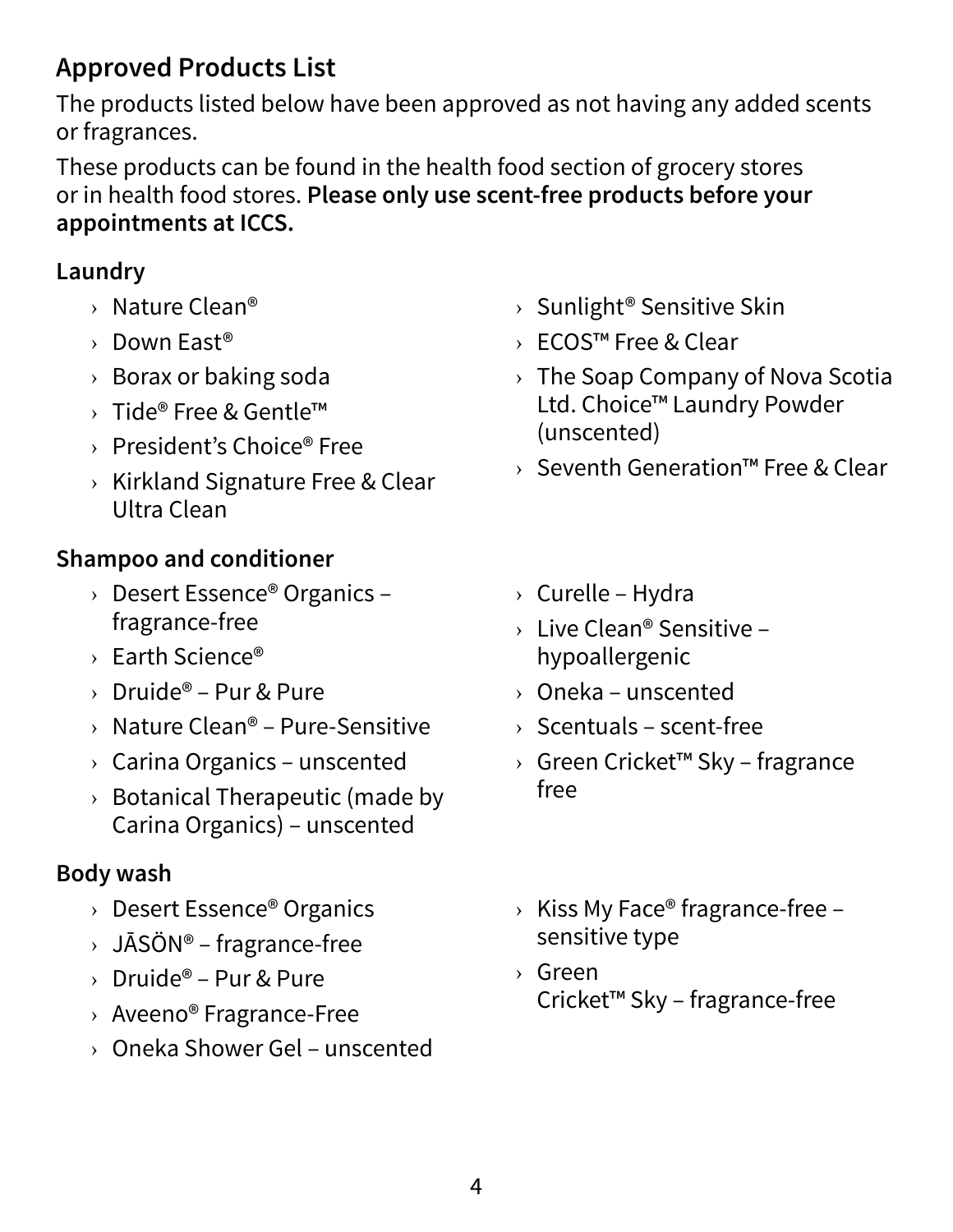#### **Soap bars**

- $\rightarrow$  The Soapworks pure glycerine soap bar
- $\rightarrow$  The Soap Company of Nova Scotia Ltd. unscented soap bar
- $\rightarrow$  Kiss My Face® pure olive oil soap
- › Nature Clean® Sensitive Face-Body-Bath Bar

#### **Body and hand lotions**

- › Aveeno® Fragrance-Free
- › Desert Essence® Organics Fragrance-Free Hand and Body Lotion
- $\rightarrow$  Druide® Pur & Pure Face & Body Lotion
- $\rightarrow$  Nature's Gate® fragrance-free

#### **Cosmetics (makeup)**

- $\rightarrow$  Clinique full line of cosmetics
- $\rightarrow$  Marcelle® full line of cosmetics
- › Ecco Bella
- › Suncoat

#### **Deodorant**

- › Crystal rock deodorant
- $\rightarrow$  Kiss My Face® natural Liquid Rock®
- › Dr. mist™ fragrance-free
- › Baking soda
- › Marcelle Essentials roll-on
- $\rightarrow$  Dry Idea® unscented roll-on
- › Avon OnDuty unscented roll-on
- › Dove Sensitive Skin Beauty Bar
- $\rightarrow$  Goat milk soap unscented
- › Aveeno® Fragrance-Free
- › The Green Beaver Company™ Extra Gentle Castile Sunflower Soap – unscented
- $\rightarrow$  Kiss My Face® fragrance-free
- $\rightarrow$  The Soap Company of Nova Scotia Ltd. unscented cream
- $\rightarrow$  Lubriderm® Daily Moisture Lotion – fragrance-free
- › Jergens® Ultra Care Fragrance-Free
- $\rightarrow$  La Roche-Posay sensitive skin makeup
- › Pür™ Minerals pressed mineral makeup
- › Dove go sleeveless fragrance-free
- $\rightarrow$  Tom's of Maine® Long Lasting unscented
- › Routine.™ de-odor-cream. unscented
- $\rightarrow$  Schmidt's® Fragrance-Free Natural Deodorant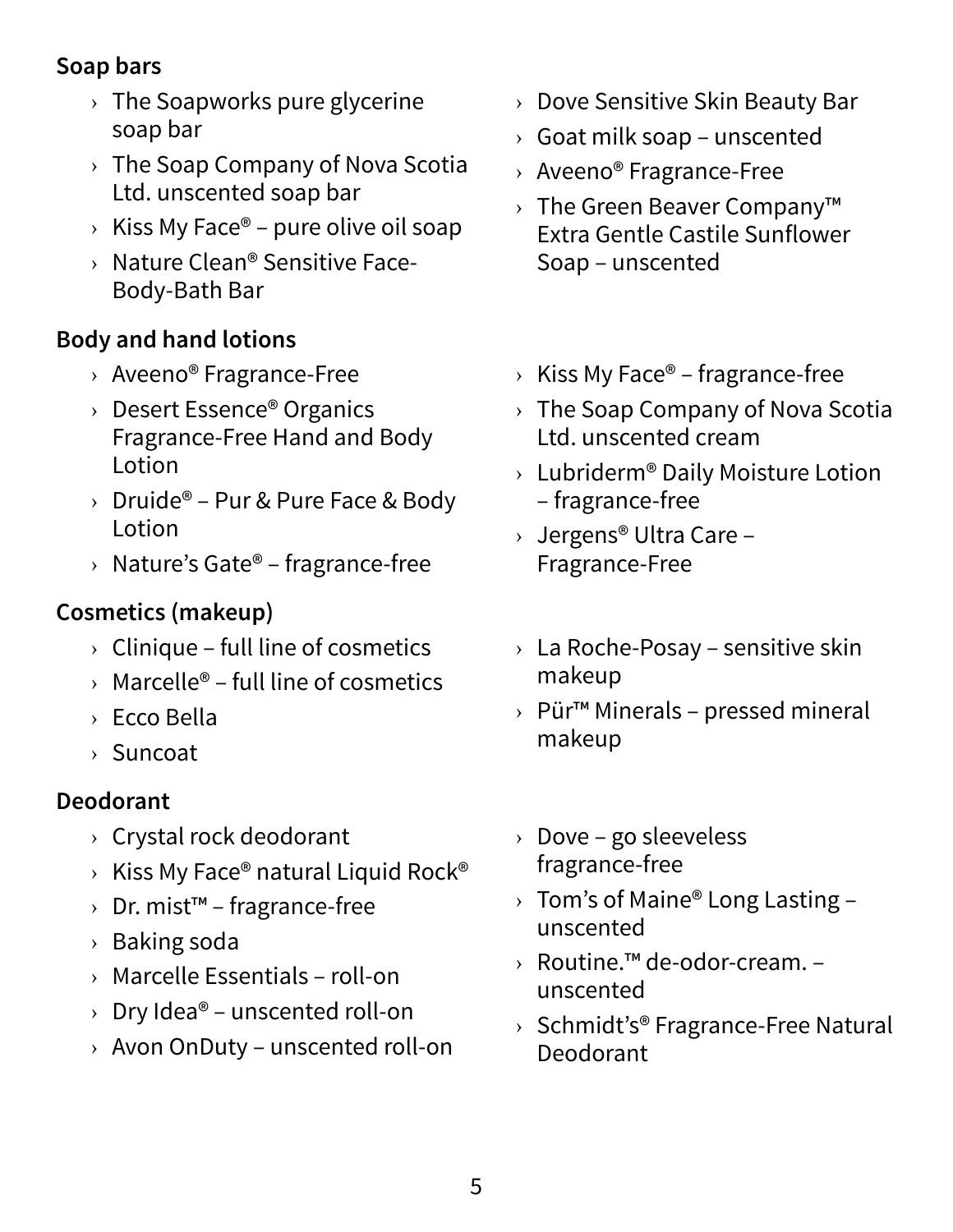#### **Hairspray, gel, mousse**

- › Carina Organics hairspray unscented
- › Magick Botanicals
- $\rightarrow$  Dippity-Do® Sport Gel unscented

#### **Hair dye**

- › Herbatint® › Tints of Nature®
- 
- Note: If you are sensitive to fragrances, use scent-free shampoo and conditioner instead of the products included in the hair dye package.

#### **Shaving**

- › Electric razor
- $\rightarrow$  Any tolerated unscented soap that lathers well
- › Aloe vera aftershave
- $\rightarrow$  Gillette® Fusion Pure & Sensitive
- $\rightarrow$  Kiss My Face® Moisture Shave® Fragrance-Free
- › Aveeno® Skin Relief Shave Gel
- $\rightarrow$  Thayers® Astringent After Shave Witch Hazel

#### **ICCS Winter Storm Policy**

During bad winter weather conditions, **please call 902-860-3066** to make sure appointments, group sessions, and treatments are going ahead as scheduled.

#### **Contact us:**

Integrated Chronic Care Service 3064 Highway 2 Fall River, Nova Scotia B2T 1J5 Phone: 902-860-3066 Hours: Monday to Friday, 8:30 a.m. to 4:30 p.m.

#### **Please visit our website for more details:**

› www.nshealth.ca/content/integrated-chronic-care-service-iccs

- $\rightarrow$  Salon Grafix® unscented
- › Redken Powder Grip 03
- $\rightarrow$  Puff. Me volumizing powder spray